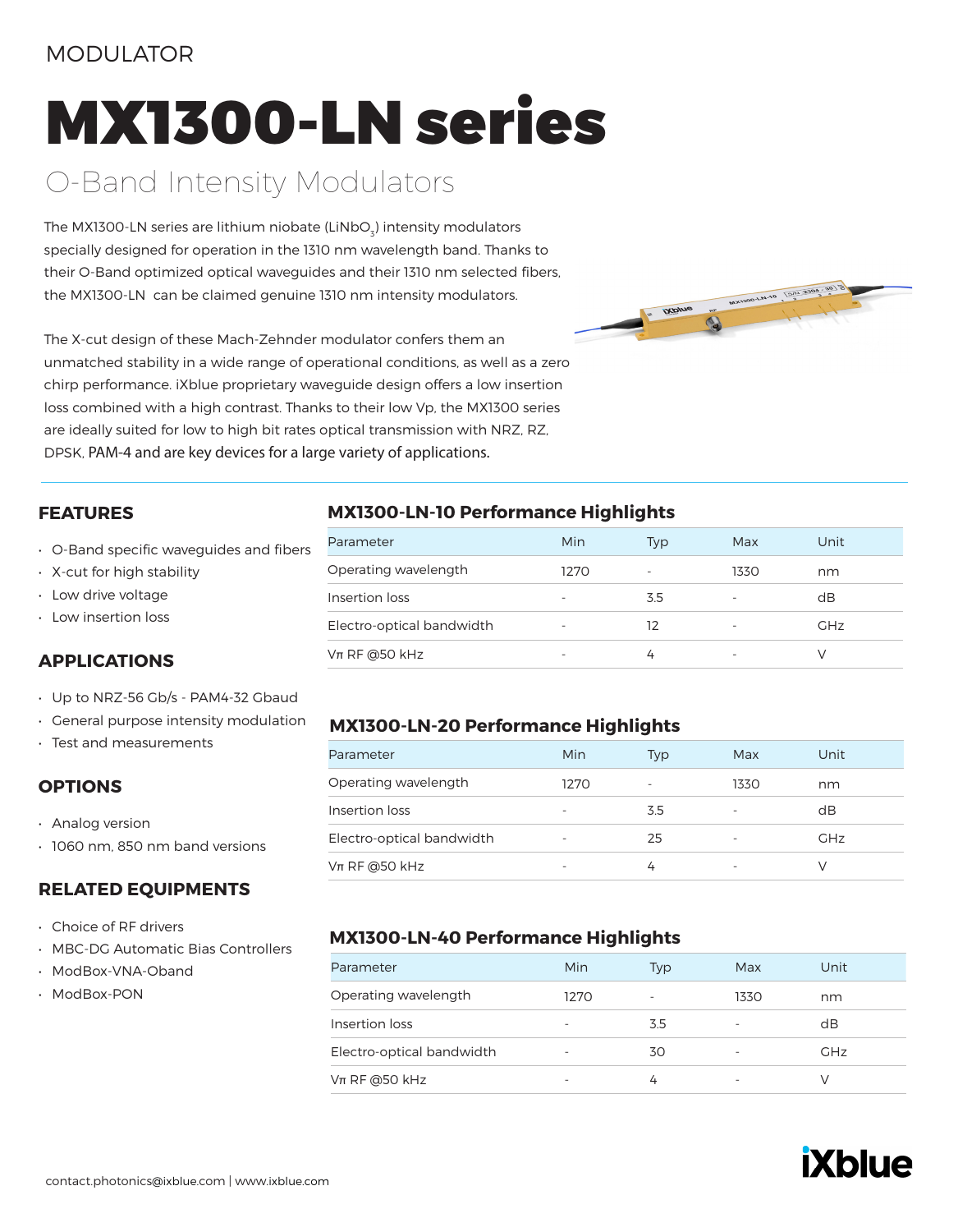# MODULATOR | **MX1300-LN SERIES** | 2/6

# MX1300-LN-10 12 GHz Intensity Modulator

#### **Electrical Characteristics**

| Parameter                 | Symbol                                                                              | Condition                       | <b>Min</b>               | Typ                      | Max                      | Unit       |
|---------------------------|-------------------------------------------------------------------------------------|---------------------------------|--------------------------|--------------------------|--------------------------|------------|
| Electro-optical bandwidth | $S_{21}$                                                                            | RF electrodes. -3 dB from 2 GHz | 10                       | 12                       | $\overline{\phantom{a}}$ | <b>GHz</b> |
| Ripple $S_{21}$           | $\Delta S_{21}$                                                                     | RF electrodes                   | $\overline{\phantom{a}}$ | 0.5                      |                          | dB         |
| Electrical return loss    | $S_{11}$                                                                            | RF electrodes, f < 10 GHz       | $\overline{\phantom{a}}$ | -15                      | $-10$                    | dB         |
| $Vπ$ RF @50 kHz           | $\mathsf{V}\pi_{\scriptscriptstyle\mathrm{RF}\,50\,\scriptscriptstyle\mathrm{kHz}}$ | RF electrodes                   | $\overline{\phantom{a}}$ | 4                        | 5                        | V          |
| $V\pi$ RF @10 Gb/s PRBS   | $V\pi$ <sub>RF10 Gb/s</sub>                                                         | RF electrodes                   | $\overline{\phantom{a}}$ | 4.7                      | 5.7                      | V          |
| $Vπ$ DC electrodes        | $V\pi_{\text{DC}}$                                                                  | DC electrodes                   | $\overline{\phantom{a}}$ | 5.5                      | 6                        | V          |
| RF input impedance        | $Z_{\text{in-RF}}$                                                                  | $\overline{\phantom{a}}$        | $\sim$                   | 50                       | $\overline{\phantom{a}}$ | Ω          |
| DC input impedance        | $Z_{\text{in-DC}}$                                                                  | $\overline{\phantom{a}}$        |                          | $\overline{\phantom{a}}$ | $\overline{\phantom{a}}$ | $M\Omega$  |
| _______                   |                                                                                     |                                 |                          |                          |                          |            |

50 Ω RF input

#### **Optical Characteristics**

| Parameter            | Symbol                   | Condition                                             | Min                      | Typ                          | Max                      | Unit                     |
|----------------------|--------------------------|-------------------------------------------------------|--------------------------|------------------------------|--------------------------|--------------------------|
| Crystal              | $\overline{\phantom{0}}$ | $\overline{\phantom{a}}$                              |                          | Lithium Niobate X-Cut Y-Prop |                          |                          |
| Operating wavelength | λ                        | $\overline{\phantom{a}}$                              | 1270                     | 1310                         | 1330                     | nm                       |
| Insertion loss       | IL                       | Without connectors                                    | $\overline{\phantom{a}}$ | 3.5                          | 4.5                      | dB                       |
| DC Extinction ratio  | ER.                      | Measured with narrow source 20<br>linewidth < 200 MHz |                          | 22                           | $\overline{\phantom{a}}$ | dB                       |
| Optical return loss  | ORL                      | $\overline{\phantom{a}}$                              | $-40$                    | $-45$                        | $\overline{\phantom{0}}$ | dB                       |
| Chirp                | α                        | $\overline{\phantom{a}}$                              | $-0.1$                   | 0                            | $+0.1$                   | $\overline{\phantom{a}}$ |

All specifications given at 25 °C, 1310 nm, unless differently specified.

#### **Absolute Maximum Ratings**

Stresses in excess of the absolute maximum ratings can cause permanent damage to the device. These are absolute stress ratings only. Functional operation of the device is not implied at these or any other conditions in excess of those given in the operational sections of the data sheet. Exposure to absolute maximum ratings for extended periods can adversely affect device reliability.

| Parameter             | Symbol     | <b>Min</b>               | Max   | Unit         |
|-----------------------|------------|--------------------------|-------|--------------|
| RF input power        | $EP_{in}$  | $\overline{\phantom{0}}$ | $+28$ | dBm          |
| <b>Bias Voltage</b>   | $V_{bias}$ | $-20$                    | $+20$ |              |
| Optical input power   | $OP_{in}$  | $\overline{\phantom{a}}$ | $+20$ | dBm          |
| Operating temperature | ОT         | $\Omega$                 | $+70$ | °С           |
| Storage temperature   | ST         | -40                      | $+85$ | $^{\circ}$ C |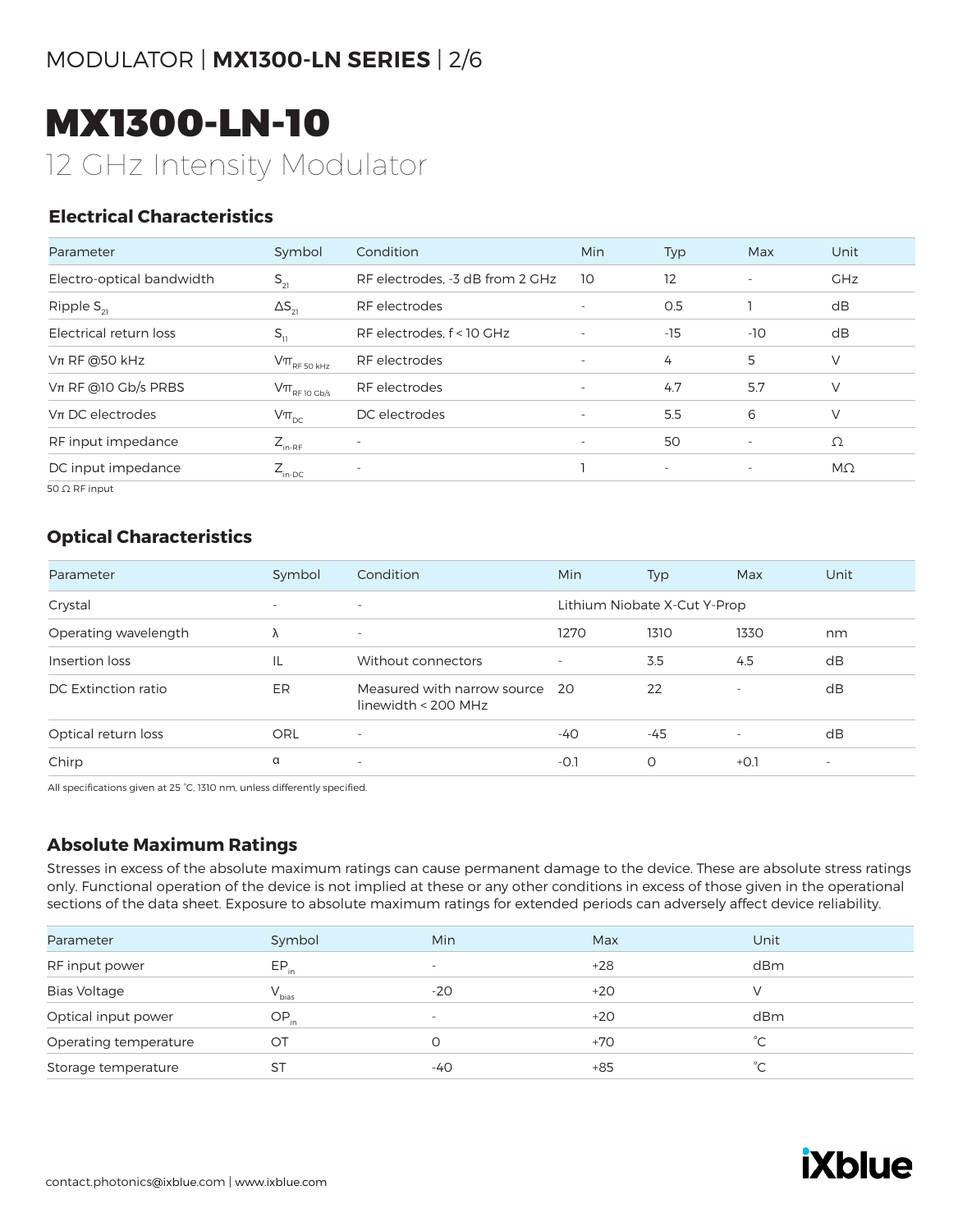# MX1300-LN-20 25 GHz Intensity Modulator

#### **Electrical Characteristics**

| Parameter                 | Symbol                                                           | Condition                       | Min                      | Typ                      | Max                      | Unit       |
|---------------------------|------------------------------------------------------------------|---------------------------------|--------------------------|--------------------------|--------------------------|------------|
| Electro-optical bandwidth | $S_{21}$                                                         | RF electrodes. -3 dB from 2 GHz | 20                       | 25                       | $\overline{\phantom{a}}$ | <b>GHz</b> |
| Ripple $S_{21}$           | $\Delta S_{21}$                                                  | RF electrodes                   | $\overline{\phantom{a}}$ | 0.5                      |                          | dB         |
| Electrical return loss    | $S_{11}$                                                         | RF electrodes, f < 20 GHz       | $\overline{\phantom{a}}$ | $-15$                    | $-10$                    | dB         |
| $Vπ$ RF @50 kHz           | $\mathsf{V}\pi_{\scriptscriptstyle\mathrm{RF}}$ 50 kHz           | RF electrodes                   | $\overline{\phantom{a}}$ | 4                        | 5                        | V          |
| $V\pi$ RF @10 Gb/s PRBS   | $\text{V}\pi_{\scriptscriptstyle\mathrm{RF}\,10\,\mathrm{Gb/s}}$ | RF electrodes                   | $\overline{\phantom{a}}$ | 5.5                      | 6                        | V          |
| $Vπ$ DC electrodes        | $V\pi_{\text{DC}}$                                               | DC electrodes                   | $\overline{\phantom{a}}$ | 5.5                      | 6                        | V          |
| RF input impedance        | $Z_{\text{in-RF}}$                                               | ٠                               | $\sim$                   | 50                       | $\overline{\phantom{a}}$ | Ω          |
| DC input impedance        | $Z_{\text{in-DC}}$                                               | $\overline{\phantom{a}}$        |                          | $\overline{\phantom{a}}$ | $\overline{\phantom{a}}$ | $M\Omega$  |
|                           |                                                                  |                                 |                          |                          |                          |            |

50 Ω RF input

#### **Optical Characteristics**

| Parameter            | Symbol                   | Condition                                            | <b>Min</b> | <b>Typ</b>                   | Max                      | Unit                     |
|----------------------|--------------------------|------------------------------------------------------|------------|------------------------------|--------------------------|--------------------------|
| Crystal              | $\overline{\phantom{a}}$ | $\overline{\phantom{0}}$                             |            | Lithium Niobate X-Cut Y-Prop |                          |                          |
| Operating wavelength | Λ                        | $\overline{\phantom{0}}$                             | 1270       | 1310                         | 1330                     | nm                       |
| Insertion loss       | IL                       | Without connectors                                   |            | 3.5                          | 4.5                      | dB                       |
| DC Extinction ratio  | ER                       | Measured with narrow source<br>linewidth < $200$ MHz | - 20       | 22                           | $\overline{\phantom{a}}$ | dB                       |
| Optical return loss  | <b>ORL</b>               | $\overline{\phantom{a}}$                             | -40        | $-45$                        | $\sim$                   | dB                       |
| Chirp                | α                        | $\overline{\phantom{0}}$                             | -0.1       | O                            | $+0.1$                   | $\overline{\phantom{a}}$ |

All specifications given at 25 °C, 1310 nm, unless differently specified.

#### **Absolute Maximum Ratings**

Stresses in excess of the absolute maximum ratings can cause permanent damage to the device. These are absolute stress ratings only. Functional operation of the device is not implied at these or any other conditions in excess of those given in the operational sections of the data sheet. Exposure to absolute maximum ratings for extended periods can adversely affect device reliability.

| Parameter             | Symbol     | <b>Min</b>               | Max   | Unit         |
|-----------------------|------------|--------------------------|-------|--------------|
| RF input power        | $EP_{in}$  | $\overline{\phantom{0}}$ | $+28$ | dBm          |
| <b>Bias Voltage</b>   | $V_{bias}$ | $-20$                    | $+20$ |              |
| Optical input power   | $OP_{in}$  | $\overline{\phantom{a}}$ | $+20$ | dBm          |
| Operating temperature | OT         |                          | $+70$ | °С           |
| Storage temperature   | ST         | -40                      | $+85$ | $^{\circ}$ C |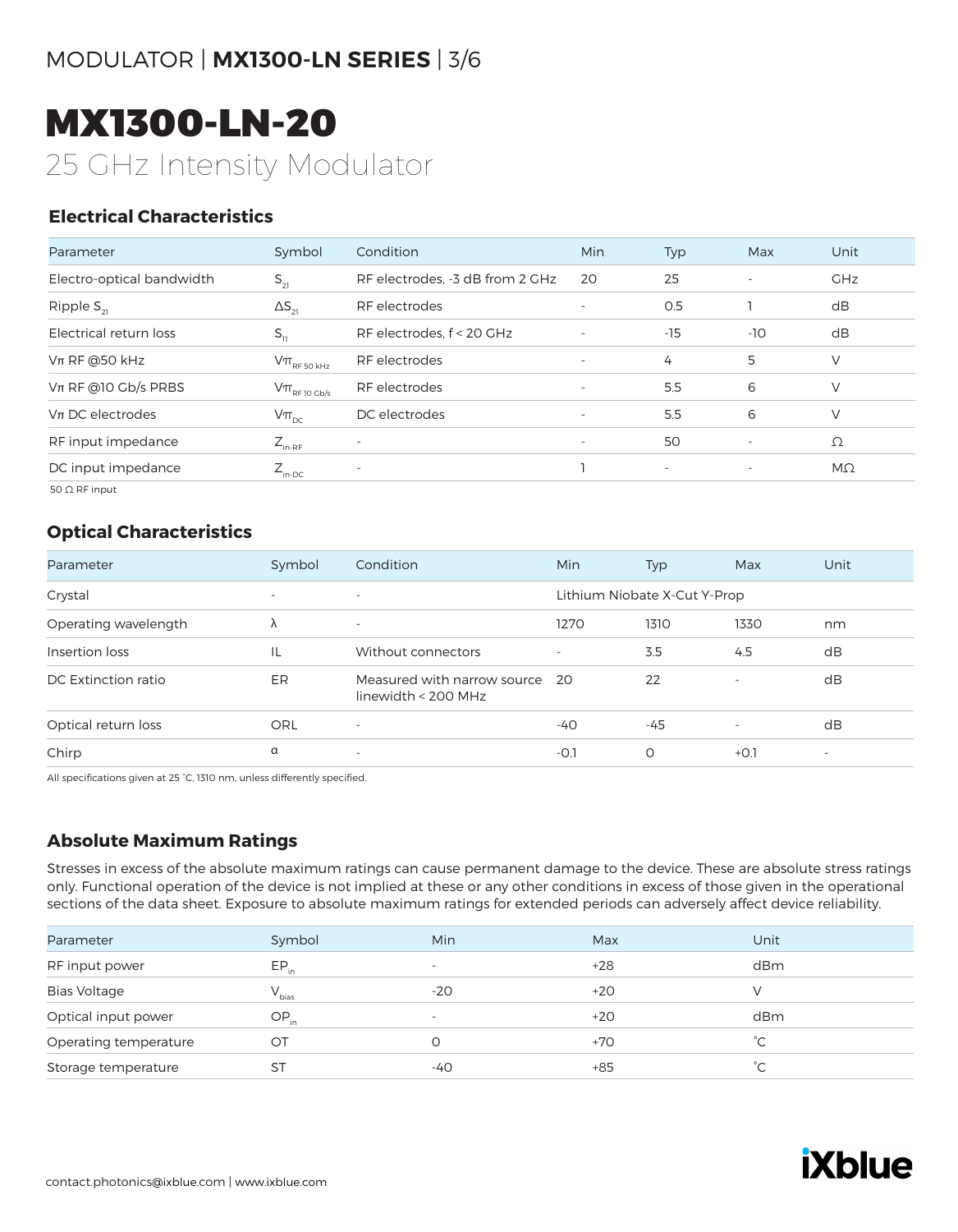# MODULATOR | **MX1300-LN SERIES** | 4/6

# MX1300-LN-40 40 GHz Intensity Modulator

#### **Electrical Characteristics**

| Parameter                 | Symbol                                                                              | Condition                       | Min                      | Typ                      | Max                      | Unit       |
|---------------------------|-------------------------------------------------------------------------------------|---------------------------------|--------------------------|--------------------------|--------------------------|------------|
| Electro-optical bandwidth | $S_{21}$                                                                            | RF electrodes. -3 dB from 2 GHz | 28                       | 30                       | <b>.</b>                 | <b>GHz</b> |
| Ripple $S_{21}$           | $\Delta S_{21}$                                                                     | RF electrodes                   | $\overline{\phantom{a}}$ | O.5                      |                          | dB         |
| Electrical return loss    | $S_{11}$                                                                            | RF electrodes, f < 30 GHz       | $\overline{\phantom{a}}$ | $-15$                    | $-10$                    | dB         |
| $Vπ$ RF @50 kHz           | $\mathsf{V}\pi_{\scriptscriptstyle\mathrm{RF}\,50\,\scriptscriptstyle\mathrm{kHz}}$ | RF electrodes                   | $\overline{\phantom{0}}$ | 4                        | 5                        | V          |
| $Vπ$ DC electrodes        | $V\pi_{\text{pc}}$                                                                  | DC electrodes                   | $\overline{\phantom{a}}$ | 5.5                      | 6                        | V          |
| RF input impedance        | $Z_{_{\text{in-RF}}}$                                                               | $\overline{\phantom{a}}$        | $\overline{\phantom{0}}$ | 50                       | $\overline{\phantom{a}}$ | Ω          |
| DC input impedance        | $Z_{\text{in-DC}}$                                                                  | $\overline{\phantom{a}}$        |                          | $\overline{\phantom{a}}$ | $\overline{\phantom{a}}$ | MΩ         |
|                           |                                                                                     |                                 |                          |                          |                          |            |

50 Ω RF input

#### **Optical Characteristics**

| Parameter            | Symbol                   | Condition                                          | <b>Min</b> | Typ                          | Max                      | Unit                     |
|----------------------|--------------------------|----------------------------------------------------|------------|------------------------------|--------------------------|--------------------------|
| Crystal              | $\overline{\phantom{a}}$ | $\overline{\phantom{0}}$                           |            | Lithium Niobate X-Cut Y-Prop |                          |                          |
| Operating wavelength | $\Lambda$                | $\overline{\phantom{a}}$                           | 1270       | 1310                         | 1330                     | nm                       |
| Insertion loss       | IL                       | Without connectors                                 |            | 3.5                          | 4.5                      | dB                       |
| DC Extinction ratio  | ER                       | Measured with narrow source<br>linewidth < 200 MHz | -20        | 22                           | $\overline{\phantom{a}}$ | dB                       |
| Optical return loss  | ORL                      | $\overline{\phantom{a}}$                           | $-40$      | $-45$                        | $\overline{\phantom{a}}$ | dB                       |
| Chirp                | $\alpha$                 | $\overline{\phantom{0}}$                           | $-0.1$     | O                            | $+0.1$                   | $\overline{\phantom{m}}$ |

All specifications given at 25 °C, 1310 nm, unless differently specified.

#### **Absolute Maximum Ratings**

Stresses in excess of the absolute maximum ratings can cause permanent damage to the device. These are absolute stress ratings only. Functional operation of the device is not implied at these or any other conditions in excess of those given in the operational sections of the data sheet. Exposure to absolute maximum ratings for extended periods can adversely affect device reliability.

| Parameter             | Symbol     | <b>Min</b>               | Max   | Unit         |
|-----------------------|------------|--------------------------|-------|--------------|
| RF input power        | $EP_{in}$  | $\overline{\phantom{0}}$ | $+28$ | dBm          |
| <b>Bias Voltage</b>   | $V_{bias}$ | $-20$                    | $+20$ |              |
| Optical input power   | $OP_{in}$  | $\overline{\phantom{0}}$ | $+20$ | dBm          |
| Operating temperature | OT         | 0                        | $+70$ | $^{\circ}$ C |
| Storage temperature   | <b>ST</b>  | -40                      | $+85$ | $^{\circ}$ C |

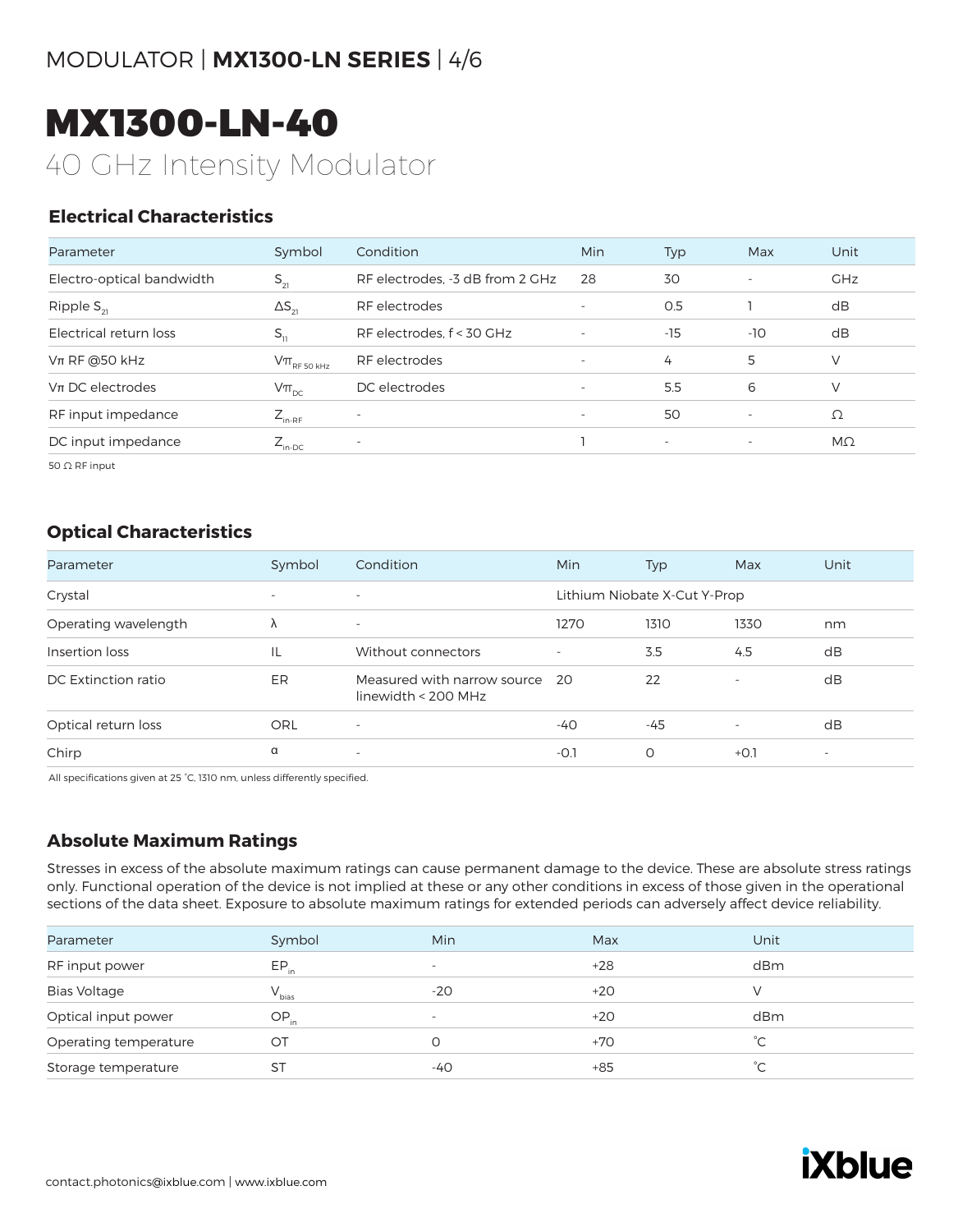# MODULATOR | **MX1300-LN SERIES** | 5/6

# MXER-LN-10, 20 & 40

### MX1300-LN-10 Typical  $S_{21}$  Curve



MX1300-LN-20 Typical  $S_{21}$  Curve



MX1300-LN-40 Typical  $S_{21}$  Curve



### MX1300-LN-10 Typical  $S_{11}$  Curve



MX1300-LN-20 Typical  $S<sub>11</sub>$  Curve



#### MX1300-LN-40 Typical  $S<sub>11</sub>$  Curve